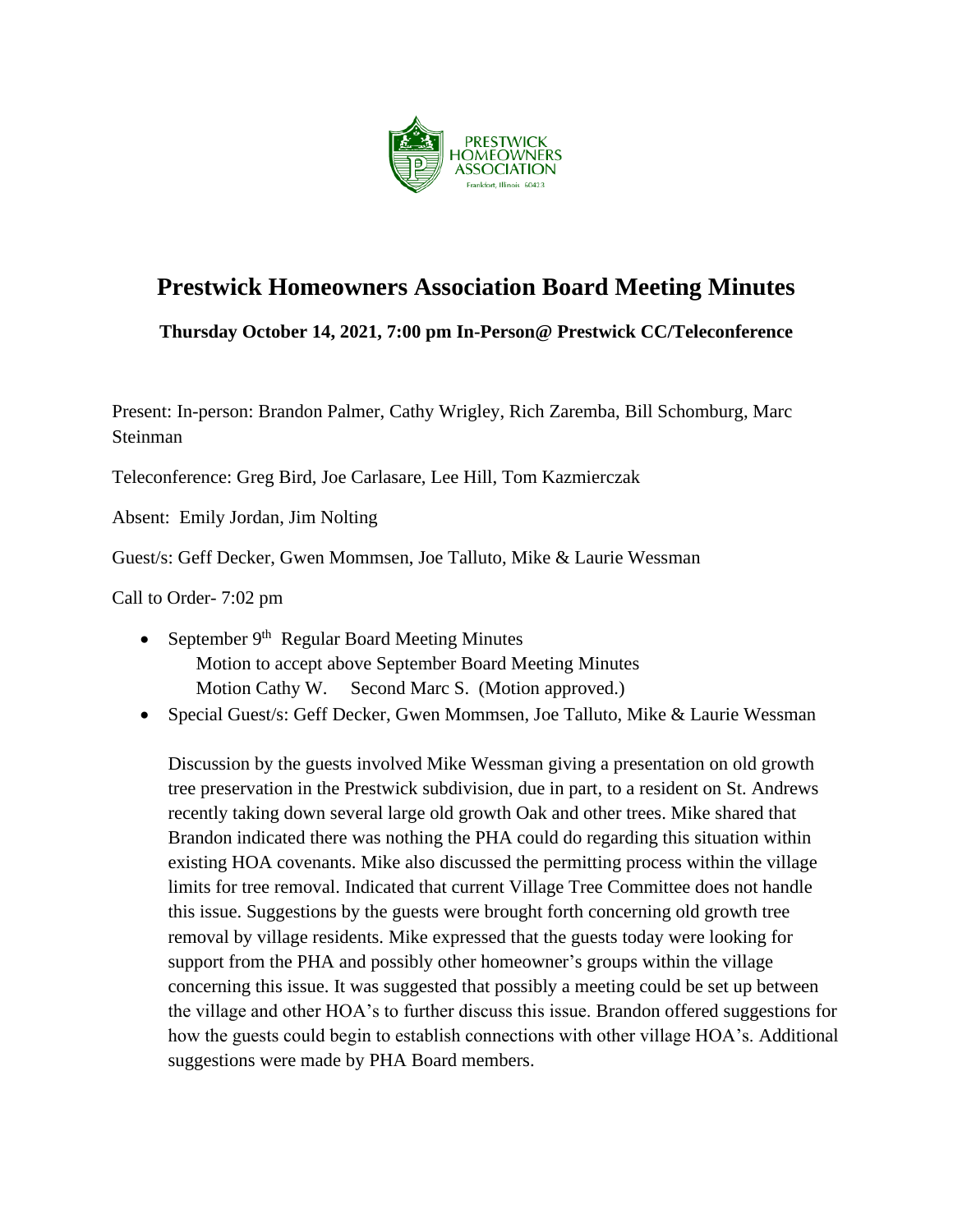#### **Committee Reports:**

#### • **Entrances- Marc Steinman**

- i. Water isolated at all entrances with Carefree scheduled to blow out lines on Sauk Trail October 27<sup>th</sup>. Tim White/PCC will evacuate Aberdeen Rd. the week of November 4<sup>th</sup>.
- ii. Discussed the issue on putting irrigation back at the Prestwick Dr. entrance, and feeling is that numerous residents continue to question the differences between entrances in Prestwick.
	- a. Installation requirements would include tap, meter set, RPZ set, irrigation system installation, and any affiliated Village fees.
	- b. Village has agreed to waive tap fee (\$2000.00) but PHA would have to pay for meter (\$200.00-\$500.00). Frankfort Village Water Department has offered use of existing tap in a vault south of the south side entrance on Aberdeen Rd.
	- c. Time spent with Water Department and Airy's Inc. investigating installation of meter and RPZ set for bidding purposes. Additional meeting with a plumbing contractor at the site set for this week. Cost estimated at \$3500.00.
	- d. Krupske has provided quote for the irrigation system at \$5000.00 for a free draining system not requiring fall blow outs, which would run a line through the culvert from the south side to the north of Prestwick Dr. A road bore would be required for permanent installation underground at \$2400.00 from Krupske. Airy's Inc. will also provide a quote for this work.
	- e. Total costs would be estimated at \$9,000.00-\$12,000.00, with Tim White/PCC agreeing to manage the plantings at the Prestwick Dr. entrance.
	- f. Considerations for this expenditure would be PCC possibly sharing in the cost, which Tim White has expressed may not be easy, and having PCC possibly handle the Aberdeen Rd. plantings in the future to offset a share of the cost. This possibility would not factor in until 2023 as PHA's contract with Beary Landscape runs through 2022.
	- g. Cathy discussed PHA membership numbers on Prestwick Dr. (45%) and ancillary streets relating to above discussion and costs. Discussion by Cathy and Brandon on possible reduction of PCC fireworks contribution to offset above costs for future continued discussion.
- iii. Marc will personally purchase/make Christmas tree light stands for both sides of the Aberdeen Rd. entrance.

## • **Membership- Cathy Wrigley**

- i. Couple of new PHA memberships this past month turned over to Tom.
- ii. As past database is no longer useful, Cathy working with her son to put all member information into Microsoft Access, a database management system. As PHA laptop does not contain Access, Brandon suggested Cathy invest in this program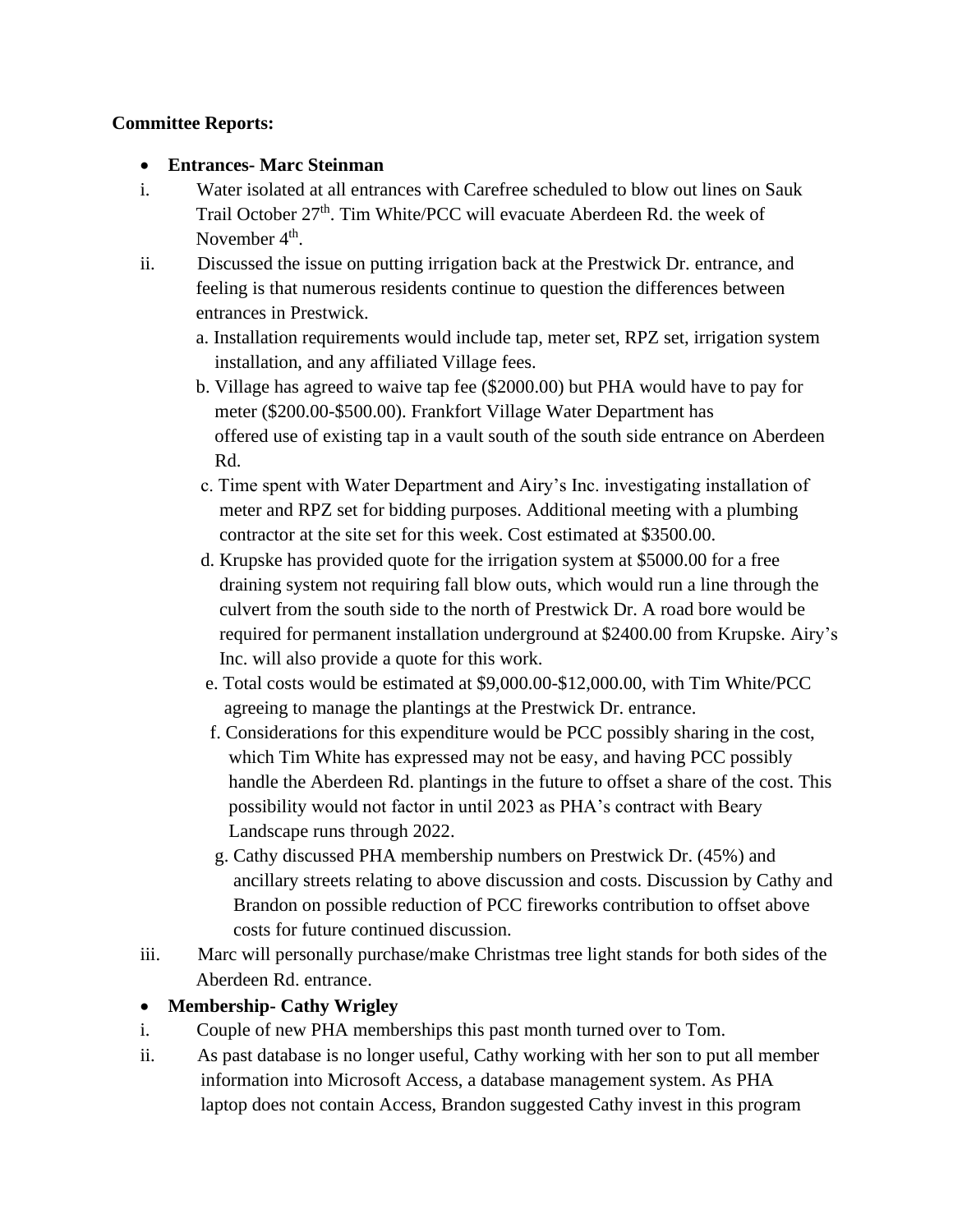on PHA laptop, as information currently loaded onto her son's laptop. Labels were run from this program for all members and duplicate membership letter will be sent to all residents. Cathy will also rewrite letter to be sent to residents for new year. Will use Venmo again for form of payment for the new year.

## • **Marketing/Social Media- Emily Jordan**

i. Emily has decided to step back from PHA Board in this role and Brandon invites potential applicants for consideration to contact him. Emily has agreed to continue to assist in the PHA Newsletter till end of the year and Brandon thanked Emily for her work revamping the newsletter and communicating PHA events on Facebook. Cathy has reached out to both individuals that run the Prestwick Homeowner's Facebook page and both are too busy personally to apply for the role. Lee was asked about individual previously interested in ARC role if there might be interest in this role. Lee will follow up. Marc will also see if his wife is interested.

## • **Architectural Review (ARC)- Bill Schomburg**

- i. Discussed request by resident on Dover Dr. who is interested in addition to front of home. Contractor that she has discussed this with, has provided a line drawing of the concept. Bill has met with resident and contractor. Brandon indicates to let the resident know that ARC will need a set of architectural drawings from all elevations for further review/consideration and that Village's website is a good resource for all documentation required.
- ii. Bill made comment that when either he/architect will be out of town, a backup should be in place to address all homeowner's requests on an expedient basis.
- iii. Bill was contacted by an individual interest in possibly purchasing the property at 1000 Prestwick Dr. Brandon will look up the name of the builder who purchased the lot recently and will pass onto Bill to forward on.
- iv. Cathy had some questions regarding the lot on Glenbarr Ln. and size of home that could be built on this parcel. Brandon discussed Village's requirements and variances that may be given for new build.
- v. Brandon indicated that homeowner for 1003 Prestwick Dr, is owed a refund for excess ARC fees. Brandon will inform Tom of the amount and a check can be issued for a refund.
- vi. Request also made for a new roof on Colony Ln. Bill has made a request for color of shingles prior to granting okay.

#### • **Financial- Tom Kazmierczak**

i. Treasurer's report for September discussed. Sources of revenue this past month: \$0.11 Money Market account; receipts for month of September were \$200.00 for membership dues (\$100.00 back dues 2001 and \$100.00 for 2022) and \$400.00 for Plan Review. Disbursements for September include: \$2,290.00 paid to Beary Landscape (installment 6 of 8); \$55.00 to Tom for postage; \$426.90 to the Village of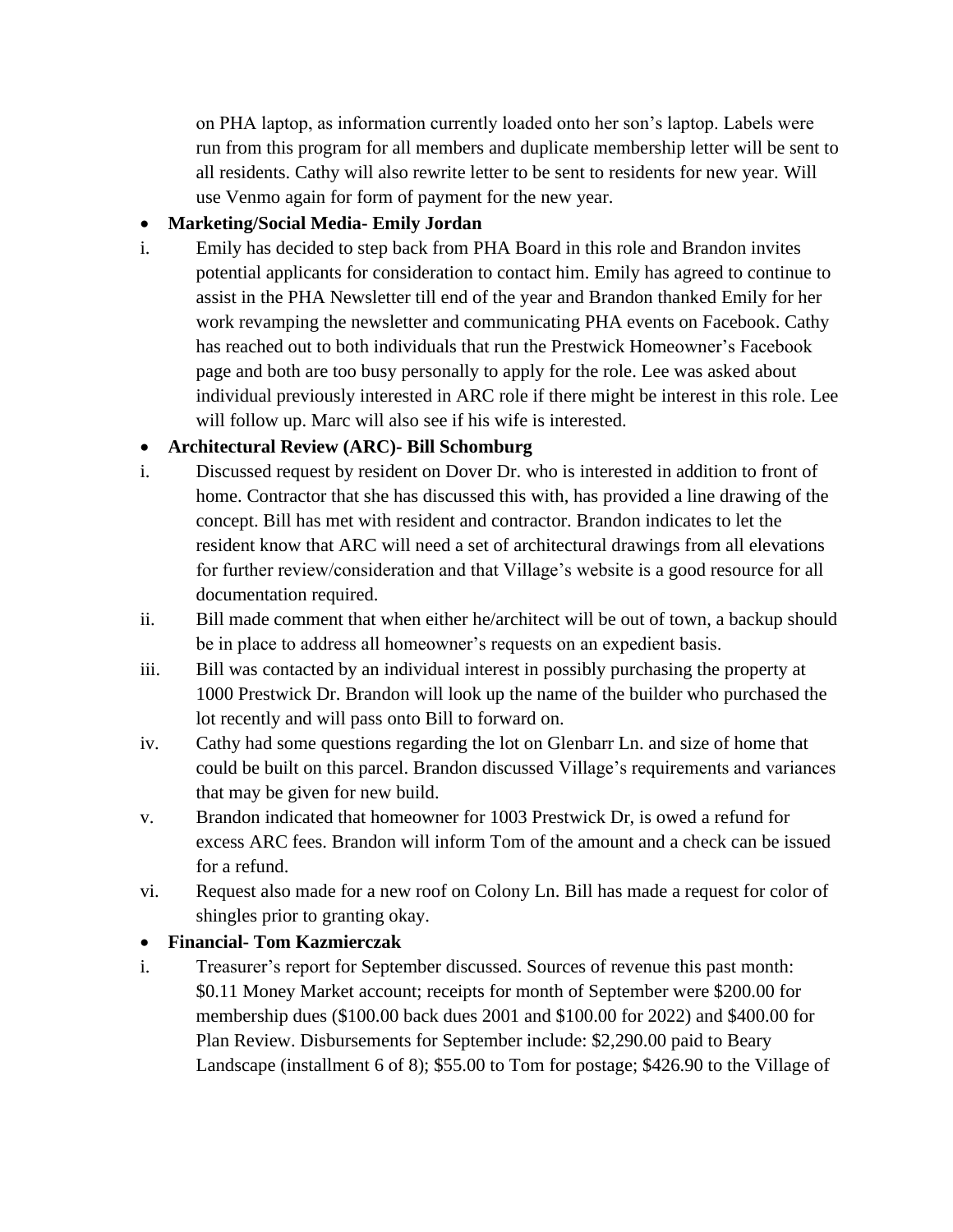Frankfort for water; and \$60.00 to Eternally Green for fertilizer. Reviewed balances in Operations/Money Market accounts.

Motion to approve September Treasurer's Report Motion Cathy W. Second by Marc S. (Motion Passed)

- ii. Discussed proposed budget for 2022, previously disseminated to Board. Working with approximately \$30,000.00 in revenue for the year. One year left with contract with Beary Landscaping (approximately \$18,320.00) and fertilizing will be turned over to Beary Landscaping next year as well from Eternally Green (estimated at \$350.00.) \$2400.00 estimated for Village water bill, as well as \$250.00 for lighting repair and \$700.00 for sprinkler repair, start up and season end blowout. Discussed \$2500.00 firework contribution in 2022 budget, as well as additional standard line items in budget.
- iii. Discussed that if work were to be approved by PHA Board on irrigation system for Prestwick Dr., money would need to come from the approximately \$14,000.00 in the money market account or consideration would need to be made on an increase in membership dues for 2022. Board discussed the potential for an increase in membership dues for 2022. Cathy will write up proposed new 2022 membership letter with potential increase included and reasons for such.
- iv. Tom commented on how well Cathy has done in her role as Membership Chair this past year.

## • **Social**

- i. Block party reminder by Brandon PHA will provide up to \$100.00 to support a block party in each section (Aberdeen, Prestwick Dr., Shetland, Highland/St. Andrews Way.) Everyone in the section must be invited (including all cull-de-sac and condos.)
- **Security**

Lock it or Lose it reminder by Brandon.

• **Website:**

No report.

# • **Governmental– Joe Carlasare**

- i. Joe continues ongoing dialogue with Frankfort Police department regarding speeding and other traffic issues brought up by residents. Has been assured by police department they continue to do regular patrols.
- ii. Indicated that police department encourages residents to use an email mailbox they have set up at: [Traffic@frankfortpolice.org](mailto:Traffic@frankfortpolice.org) to streamline issues that need to be addressed.
- **Code Enforcement- Brandon Palmer**
- i.Current homeowner issues discussed and monitored, and majority of last month's list of issues have been cleaned up. Few ongoing issues are being monitored by